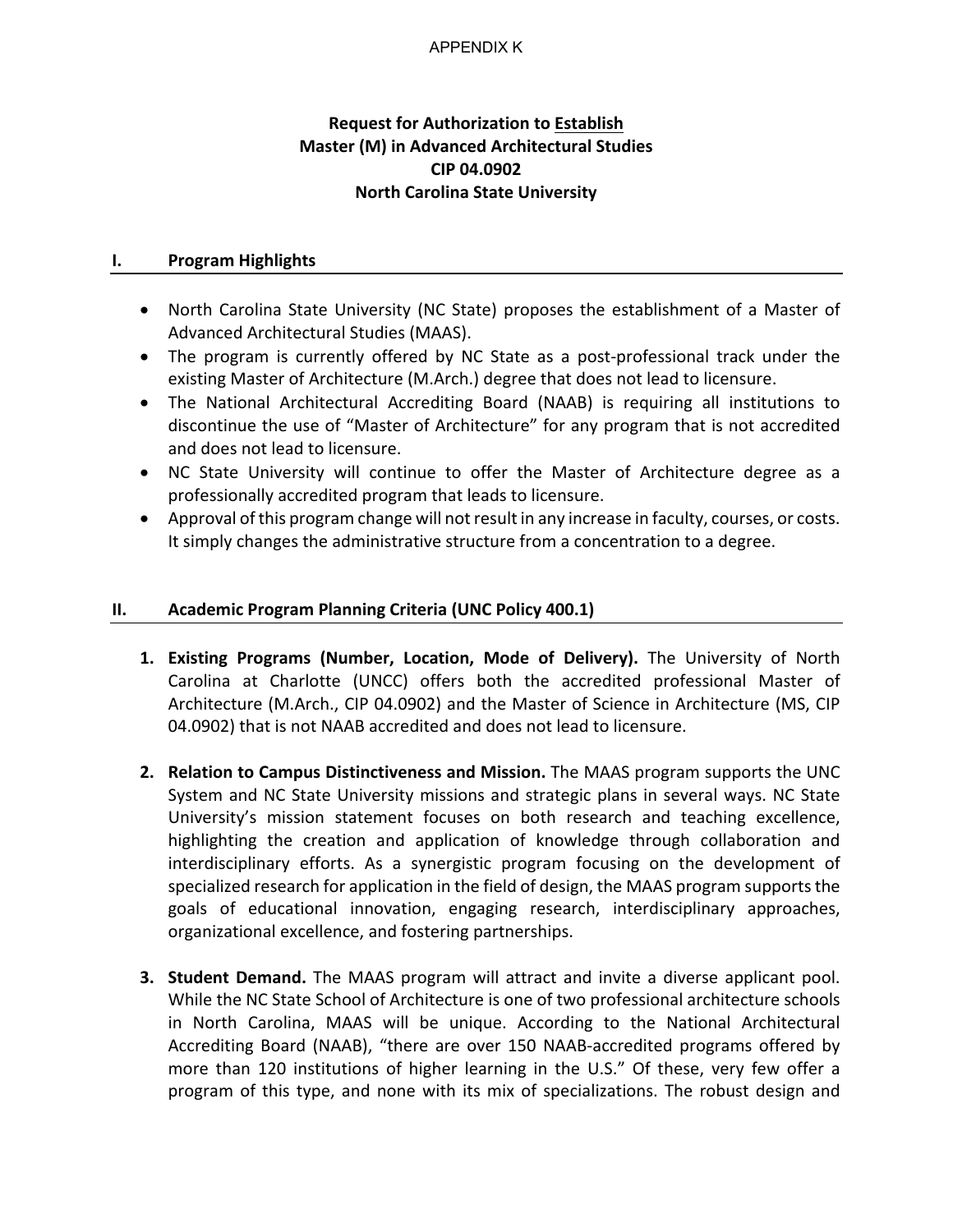entrepreneurial culture of the Research Triangle Area will draw a significant pool of applicants.

- **4. Potential for Unnecessary Duplication.** NC State and UNC Charlotte are the two UNC System institutions that offer professional and non-professional/post-professional degree programs in architecture. Like NC State, UNC Charlotte was required to comply with the National Architectural Accrediting Board restricting use of the term "Master of Architecture" to professional degree programs. In response, UNC Charlotte created a non-professional Master of Science in Architecture (M.S.) with two concentrations: (1) Digital Technologies and Material Systems, and (2) Design Science and Building Systems. The NC State proposed MAAS program differs in focus and aligns with their existing graduate concentrations and certificates in Public Interest Design, Energy and Technology, City Design, and History and Theory. Students would focus their courses and research on one of these topics.
- **5. Employment Opportunities for Graduates.** The MAAS program will offer students a rich environment to pursue meaningful research questions to help shape future design practice. Graduates of the program will be prepared to advance the profession of architecture locally, nationally, and internationally with enhanced research and design skills. Alternatively, students graduating with this degree will be well prepared to apply for teaching positions in schools of architecture and design. This program's benefits to the public will be profound, as students graduating from this program will be prepared to advance the technical and artistic qualities of the built environment through ethical practice that prioritizes human wellbeing and ecological sustainability.
- **6. Faculty Quality and Number.** No new faculty are required for the Master of Advanced Architecture Studies program over the first four years. Teaching responsibilities will be absorbed by existing faculty. This does not represent additional workload for existing faculty members because the Master of Advanced Architectural Studies program is replacing the current Master of Architecture (Track 2) program. NC State has fifteen tenure-line faculty in the School of Architecture that will be directly involved in the program.
- 7. **Availability of Campus Resources (library, space, etc.)** In addition to NC State University's two main libraries (James B. Hunt on Centennial Campus and D.H. Hill on Main Campus), the College of Design has a branch Library (Harrye B. Lyons Design Library in Brooks Hall) that is operated the NC State University Libraries. The Harry B. Lyons Design Library is located on the College of Design campus and will be accessible to all students in the Master of Advanced Architectural Studies program. The Design Library has sufficient holdings, resources, and services to serve the Master of Advanced Architectural Studies program without diminishing existing services to other College of Design or NC State University programs.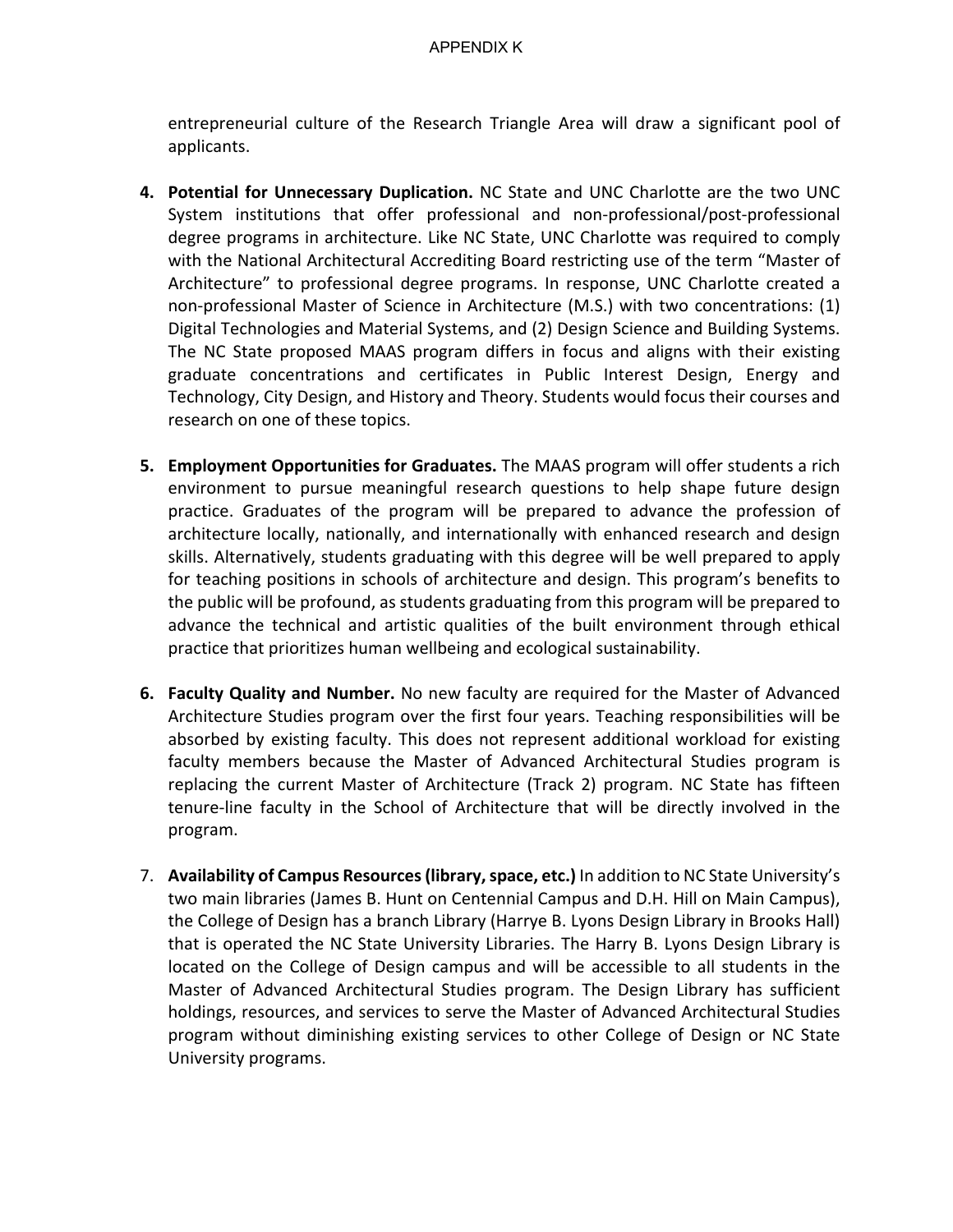The Harrye B. Lyons Design Libraries collection includes books and journals that focus on architecture, landscape architecture, graphic design, industrial design, and art and design. In addition, the library has a collection of approximately 150,000 digital images that are available through Luna Insight 6.3.

In addition to the Design Library, the D.H. Library Special Collections Resource Center contains archives of numerous celebrated architects from the region, including Phil Freelon, George Matsumoto, Henry Kamphoefner, and Milton Small. Located centrally in Brooks Hall, the library is comprised of a reading room, book stacks, shelved journal, a lightroom, staff offices, and a printing/scanning area. Library staff are specially trained to assist design students in their research.

Existing College of Design facilities are adequate for the Master of Advanced Architectural Studies program. No new facilities are required. The program will be accommodated within the College of Design buildings, including Brooks Hall, Leazar Hall, and Kamphoefner Hall. Collectively, these buildings on the north portion of NC State's main campus contain faculty, staff, and administrative offices, classrooms, conference rooms, lecture halls, a 160-person auditorium, the Harrye B. Lyons Design Library, the William Bayley IT lab and computer clusters, a materials lab (a shop for working with various materials, including wood, metals, concrete, and plastics), a digital prototyping lab, PhD workspaces, and a project gallery and exhibition space.

The existing facilities will adequately serve the Master of Advanced Architectural Studies program without compromising other College of Design programs. These facilities will be adequate at the outset of the program and should remain sufficient for the next decade, assuming routine maintenance and normal technology upgrades continue.

- **8. Relevant Lower-level and Cognate Programs.** NC State's School of Architecture offers a full complement of degrees, including the accredited, professional Bachelor of Architecture (M.Arch.) and Master of Architecture (M.Arch.). The proposed MAAS program is currently offered as a track within the existing Master of Architecture degree.
- **9. Impact on Access and Affordability.** As the program is currently offered as a track within the existing Master of Architecture degree, there are no anticipated changes in access or affordability.

No change to the approved tuition, tuition differential, or fees from the existing Master of Architecture program is requested. Tuition and fees at the fall 2021 and spring 2022 full-time (9+ credit hour) rates are as follows:

| <b>Category</b>      | <b>Resident</b> | <b>Non-Resident</b> |
|----------------------|-----------------|---------------------|
| Tuition              | 4,547.50        | 13,541.00           |
| Tuition Differential | 700.00          | 700.OC              |

Full-Time 2021-22 Graduate Tuition and Fees per Semester (In Dollars)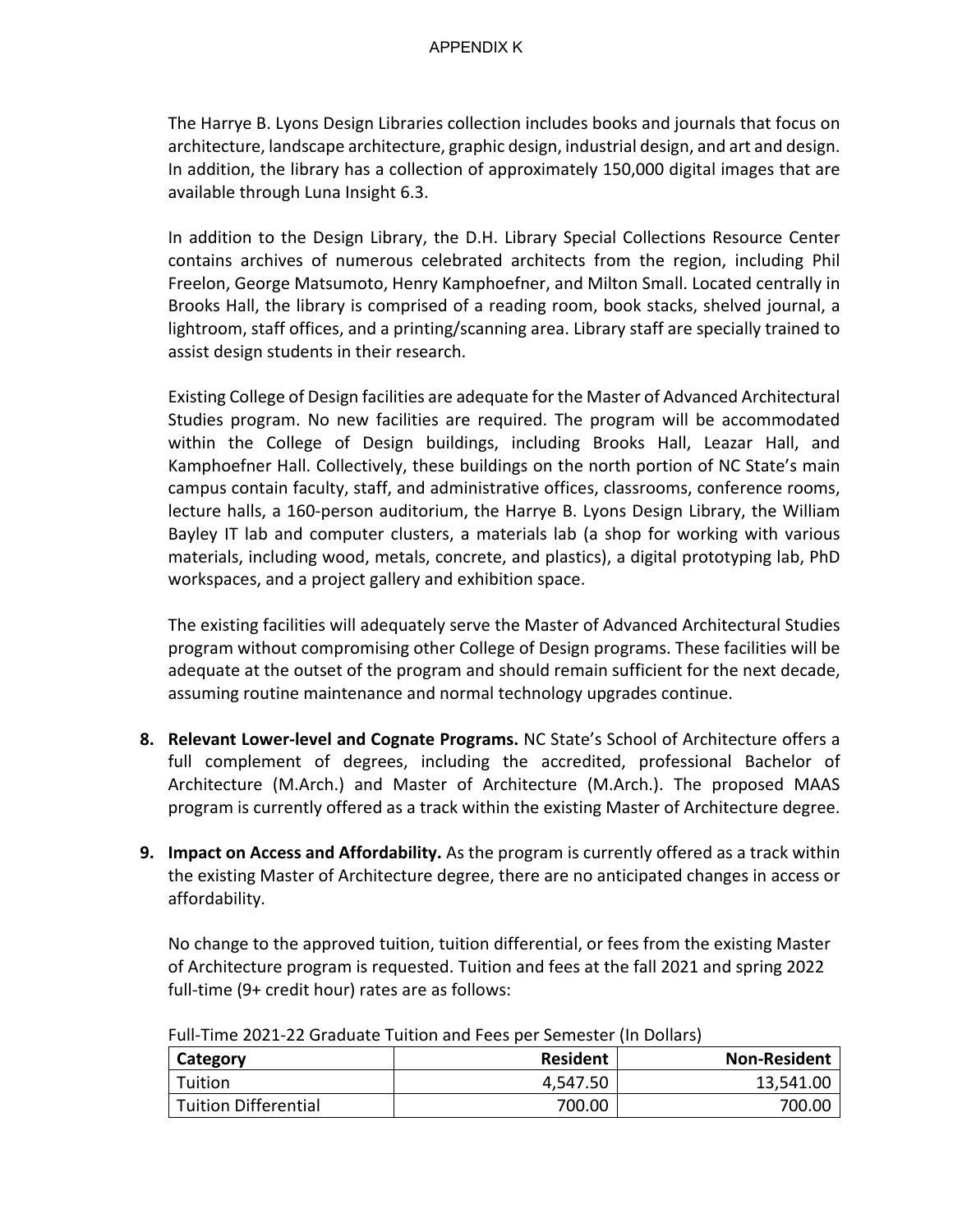| <b>Mandatory Fees (Student</b> | 1180.30 | 1180.30 |
|--------------------------------|---------|---------|
| Activities, Health Services,   |         |         |
| Education & Technology,        |         |         |
| Campus Safety, Debt            |         |         |
| Service, ASG)                  |         |         |
| <b>Special Fees</b>            | 6.00    | 6.00    |
| <b>Application Fee</b>         | 85.00   | 85.00   |

**10. Expected Quality.** The Master of Advanced Architectural Studies will reside within the School of Architecture and the College of Design at NC State University. The existing MAAS program and School of Architecture are both widely recognized in the field for their academic quality. The MAAS is an innovative and collaborative degree program that will provide students with opportunities to engage current and emerging trends in the architecture profession through specialized research. MAAS students will focus on research in one of four distinct areas already established as graduate certificates and concentrations in the NC State University School of Architecture: Public Interest Design (PID), City Design (CD), Energy and Technology (ET), and History and Theory (HT). The MAAS program will bring together cohorts in a collaborative setting, employing Design Thinking methods to address grand challenges in the built environment. The MAAS program will draw on existing faculty expertise and resources to enhance NC State's landgrant mission, its strong commitment to community engagement, and its legacy of technological innovation.

The School of Architecture has a Director of Graduate Programs (DGP) who will assist with recruiting, admissions, and advising students in the program. The College of Design employs a Graduate Student Services Coordinator who provides support for admissions, communication with the Graduate School, record keeping, and enrollment.

The NC State University Graduate School and its Dean provide supervision of all graduate programs. The Graduate school sets policies and provides oversight for each degree program. The Graduate School and its staff are responsible for admissions, program assessment, appointing Graduate Faculty, reviewing student Plans of Work, outlining and enforcing procedures, publishing the Graduate Handbook and Catalog, providing resources to students, encouraging academic and research excellence, and reviewing and approving new programs.

- **11. Feasibility of Collaborative Program.** This program is currently offered by NC State as a track under the existing Master of Architecture degree. Operations and collaborations will therefore continue in a manner similar to previous years.
- **12. Other Considerations.** None.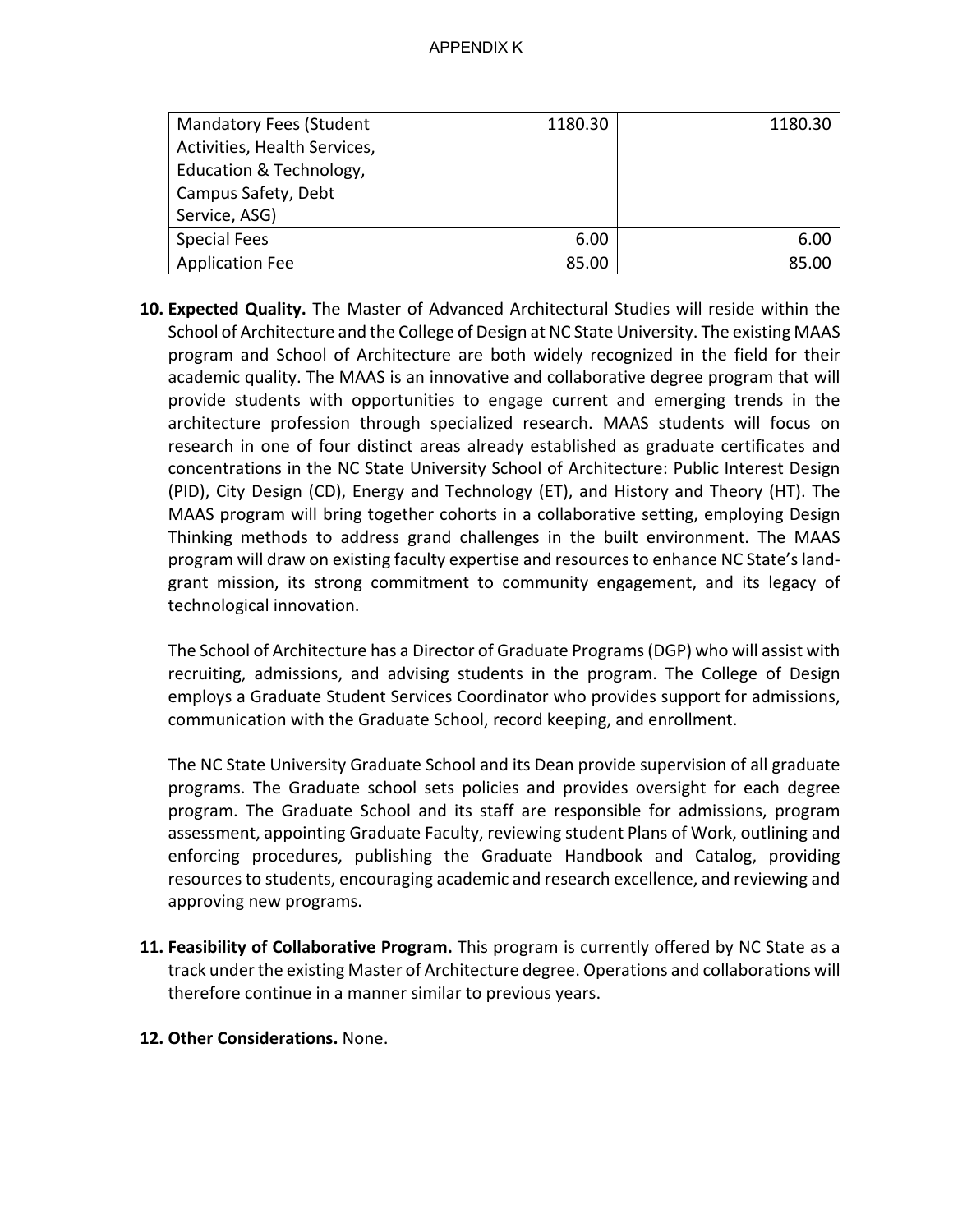## **III. Summary of Review Processes**

- **1. Campus Review Process and Feedback.** The proposal was reviewed by NC State's faculty, department head, faculty, graduate school, CFO, provost, and chancellor. Approval and support were provided at all levels.
- **2. UNC System Office Review Process and Feedback.** Throughout the review process, NC State provided relevant information pertaining to program requirements and resources. The institution submitted appropriate documentation and research to support the statements made.

## **IV. Recommendation**

It is recommended that the Board of Governors approve North Carolina State University's request to establish the Master of Advanced Architectural Studies (CIP 04.0902) effective fall 2021.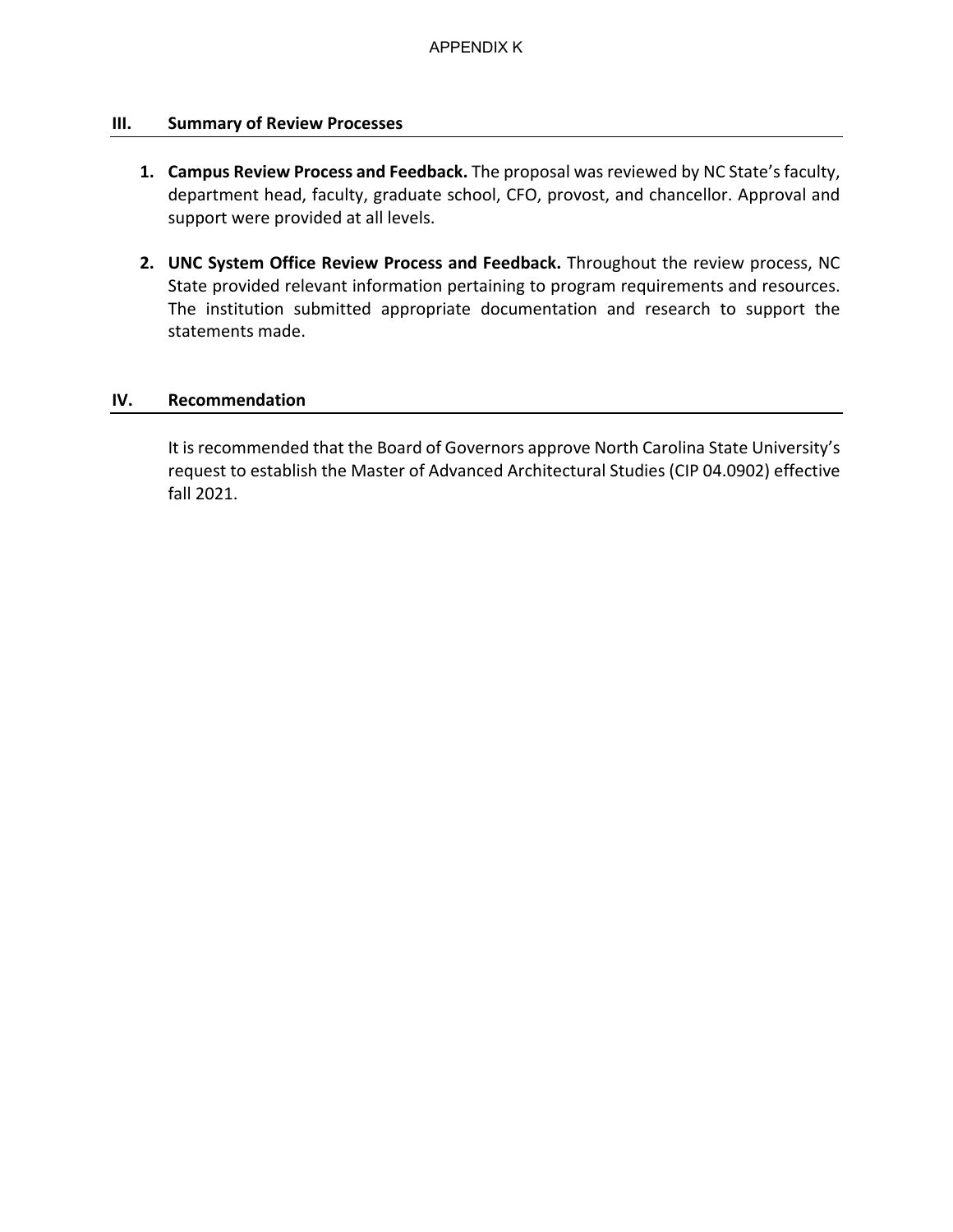# **Request for Authorization to Establish PhD in Computer Science CIP 11.0701 University of North Carolina at Greensboro**

## **I. Program Highlights**

- The University of North Carolina at Greensboro (UNCG) proposes the establishment of a Doctor of Philosophy (Ph.D.) in Computer Science.
- The proposed Ph.D. program builds upon UNCG's historic strengths in the traditional arts and sciences, including biology, chemistry, geography, kinesiology, mathematics and statistics, nanoscience, and more.
- The proposed program would be located on-campus and would not require a tuition differential or program-specific fee.

# **II. Academic Program Planning Criteria (UNC Policy 400.1)**

- **1. Existing Programs (Number, Location, Mode of Delivery).** Within the UNC System, North Carolina A&T State University, North Carolina State University, and the University of North Carolina at Chapel Hill currently offer an in-person Ph.D. in Computer Science (CIP 11.0701). The University of North Carolina at Charlotte offers a related in-person Ph.D. in Computing and Information Systems (CIP 11.0101). Duke University also offers a Ph.D. in Computer Science (CIP 11.0701).
- **2. Relation to Campus Distinctiveness and Mission.** The proposed Ph.D. program in Computer Science supports UNCG's role as a well-established research university with a strong arts and sciences background. UNCG stresses collaborative scholarship and creative activity, encouraging engagement across the disciplines. This proposed Ph.D. program would leverage the unique history and focus of UNCG in incorporating liberal arts and technology. As an engaged research university, UNCG is prepared to develop a program with strong basic and applied research components.
- **3. Student Demand.** UNCG anticipates significant student demand for the proposed Ph.D. in Computer Science. For the 2020-21 academic year, nearly 1,000 students applied for admission across the five related doctoral programs in North Carolina, but only 261 were admitted. While all of these students would not be qualified for a doctoral program, conversations with program directors at the other institutions indicated that many of those students were qualified, but the programs were at capacity. As such, there are potentially hundreds of students who wish to pursue a doctoral program in Computer Science in North Carolina who might consider this program.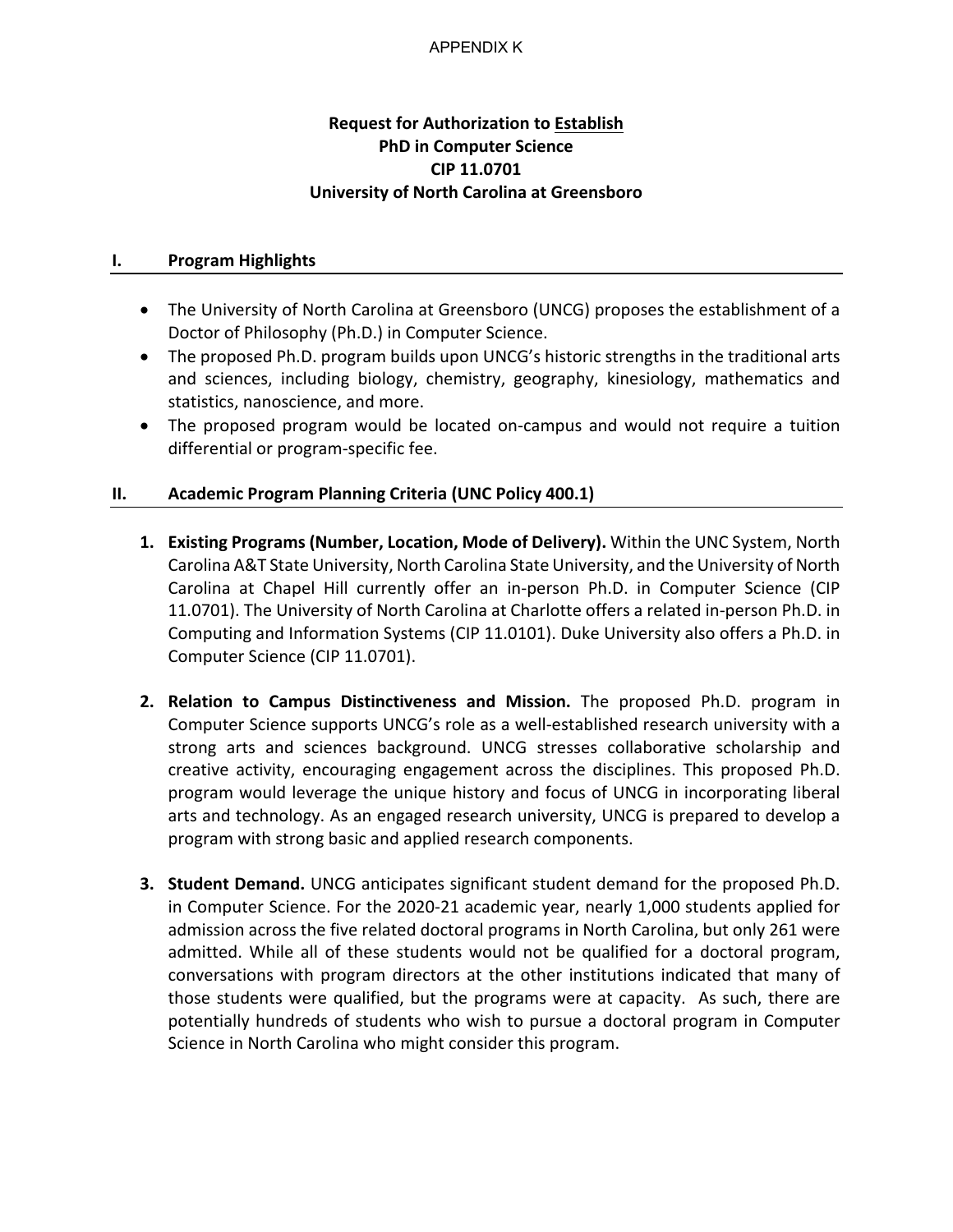In a similar fashion, demand for UNCG's existing computer science programs (BS and MS) have grown dramatically in the past five years, with a 79% increase in undergraduate enrollment and a 54% increase in graduate enrollment. UNCG is projecting a "steadystate" enrollment level of roughly 25 students in the program.

- **4. Potential for Unnecessary Duplication.** The proposed program is designed to complement, but not compete, with the other existing Ph.D. Computer Science programs in North Carolina. While there are five related doctoral programs offered in North Carolina in Computer Science, the UNCG program would have a data-centric focus, with primary specializations in bioinformatics, data analysis, data science, natural language processing, and network analysis. In particular, these areas of focus are discreet from and complement those in place at NC A&T State University, the program most geographically proximate to UNCG. Additionally, the UNC System Graduate Council, which is comprised of the graduate deans or designees from each constituent institution, voted unanimously to support the creation of this program.
- 5. **Employment Opportunities for Graduates.** External estimates of employment opportunities were secured from the Taulbee Report, EAB, and Economic Modeling Specialists, Inc. (EMSI). UNCG also consulted with Burning Glass Labor/Insight and United States Bureau of Labor Statistic reports. All of these external sources demonstrate a strong labor market for graduates of the proposed Ph.D. program. The EAB analysis noted that "…increasing state and national demand for doctoral-level computer science professionals indicates opportunity for program development at UNCG." National data demonstrated a consistent and significant demand for doctoral-level computer science professionals. The EMSI Labor Market Analytics project a 20.6% increase in demand for computer scientist doctorates in North Carolina between 2019 and 2029, with median earnings of \$88,200 per year. The EMSI analysis of related job postings in North Carolina shows a posting intensity (number of job postings per unique job) of 6:1, higher than the regional average, and indicative of a situation in which demand exceeds supply. NC Tower data further demonstrates the wage premium for graduates from these programs, with 2015-16 graduates of the other UNC System Ph.D. programs in Computer Science earning on average \$122,790 three years after graduation.

Graduates of doctoral programs in computer science are also likely to pursue full-time positions in industry, with nearly two out of three graduate's securing employment in this area, and roughly one of three securing an academic position. North Carolina remains a hub for computer and technology development as evidenced by the recent announcement that Apple will invest \$1 billion and establish a campus in Research Triangle Park. The ripple effects of this investment and related growth will only increase demand for computer science doctorates in the years to come.

**6. Faculty Quality and Number.** UNCG has a strong cadre of computer science faculty that has doubled in size, moving from 6 to 12 between 2008 and 2017. Those faculty lead strong research programs supported by regular external funding and producing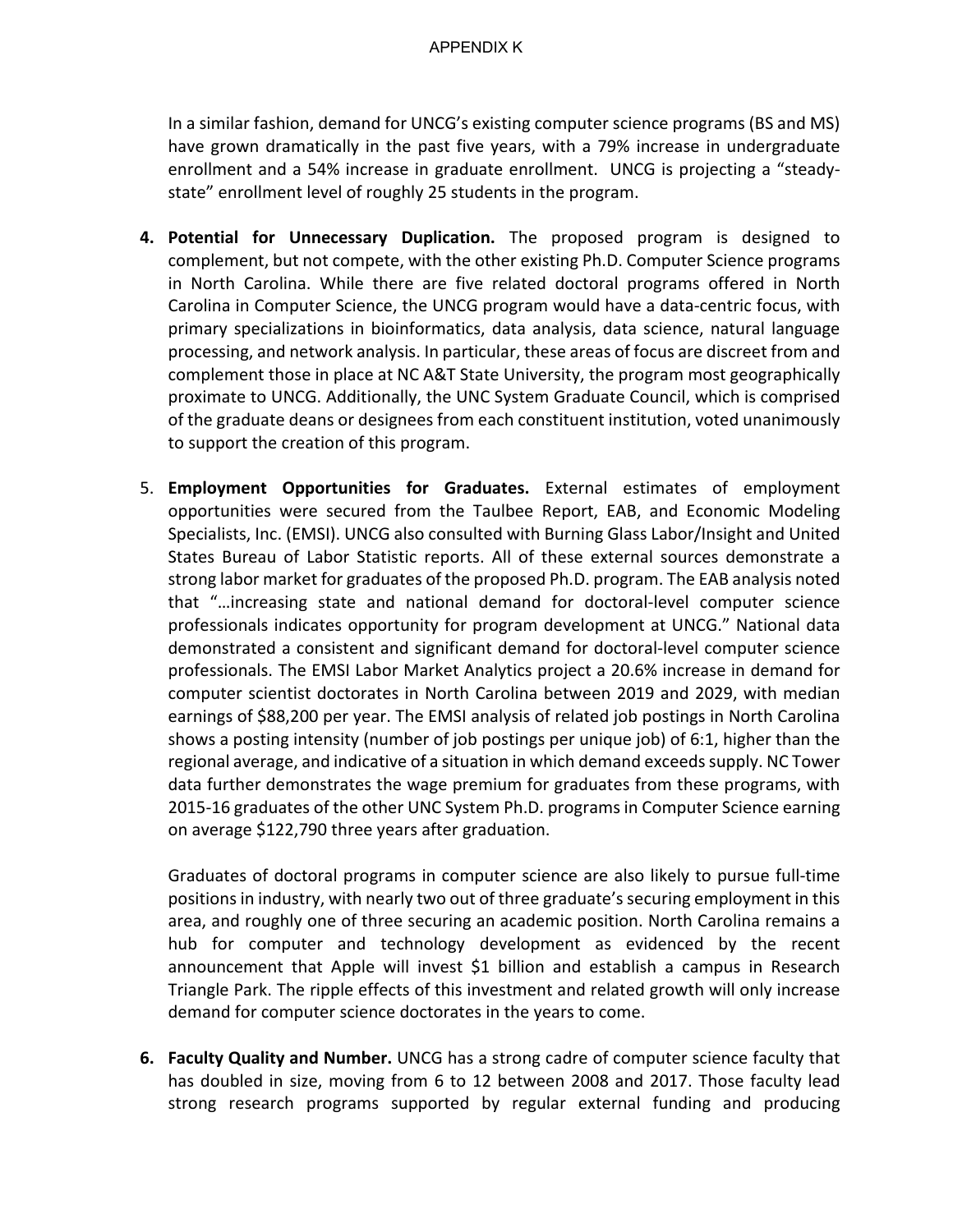publications in leading journals and conferences. Recent faculty additions have targeted interdisciplinary research, with a specific focus on data science and related areas. UNCG expects additional growth in students and faculty as computer science becomes a centerpiece of cross-disciplinary information processing for health sciences, natural sciences, social sciences, and the humanities.

**7. Availability of Campus Resources (library, space, etc.)** UNCG libraries provide access to adequate physical and online resources to all students, faculty, and staff. The collections consist of a variety of formats, including more than 1.2 million print monographs, over 620,500 federal and state documents, more than 300,000 microfilms, and 49,000 audio units. The libraries provide access to more than 50,000 serial titles, of which over 45,000 are electronic journals. In recent years, the number of electronic books has increased substantially, with over 370,000 accessible made available to campus constituents. Specific library resources in support of the program include ACM Digital Library and SpringerLink, two leading publishers of computer science resources. There is also a fulltime science librarian, who serves as a liaison between the academic department and the university library.

The Department of Computer Science currently has sufficient facilities to support the existing BS and MS program, with general and special purpose laboratory facilities available. UNCG may elect to reposition programs and faculty in the future contingent upon growth in the undergraduate and graduate computer science programs. UNCG also provides significant on-campus computing labs, network connectivity, and technological support for general-purpose and research computing. Computer Science research labs include advanced computing system, dedicated locally-managed storage, special purpose systems (including a Lambda DevBox specialized for machine learning tasks) and dedicated system administration staff that manage these platforms.

- **8. Relevant Lower-level and Cognate Programs.** UNCG has offered high-quality bachelor's and master's degrees in computer science for many years, with the BS in Computer Science having been started in 1991, and the MS in Computer Science since 1998. The Department of Computer Science became a stand-alone unit (separate from mathematical sciences) since 2006. Enrollment has been incredibly strong in these existing programs, with undergraduate enrollment increasing from 146 to 481 and graduate enrollment increasing from 27 to 40 between 2008 and 2017.
- **9. Impact on Access and Affordability.** The proposed program expands access to North Carolina students wishing to pursue research in the high-demand field of computer science. UNCG has been committed to improving access, enhancing student success, and improving affordability, as demonstrated by their recent accomplishments in achieving UNC System Strategic Plan goals. This program would expand access to a high-quality doctoral program in the growing computer science field in North Carolina. As a research doctorate, UNCG is planning for all students enrolled in the program to receive financial support in the form of stipends and tuition waivers. The level of those benefits is designed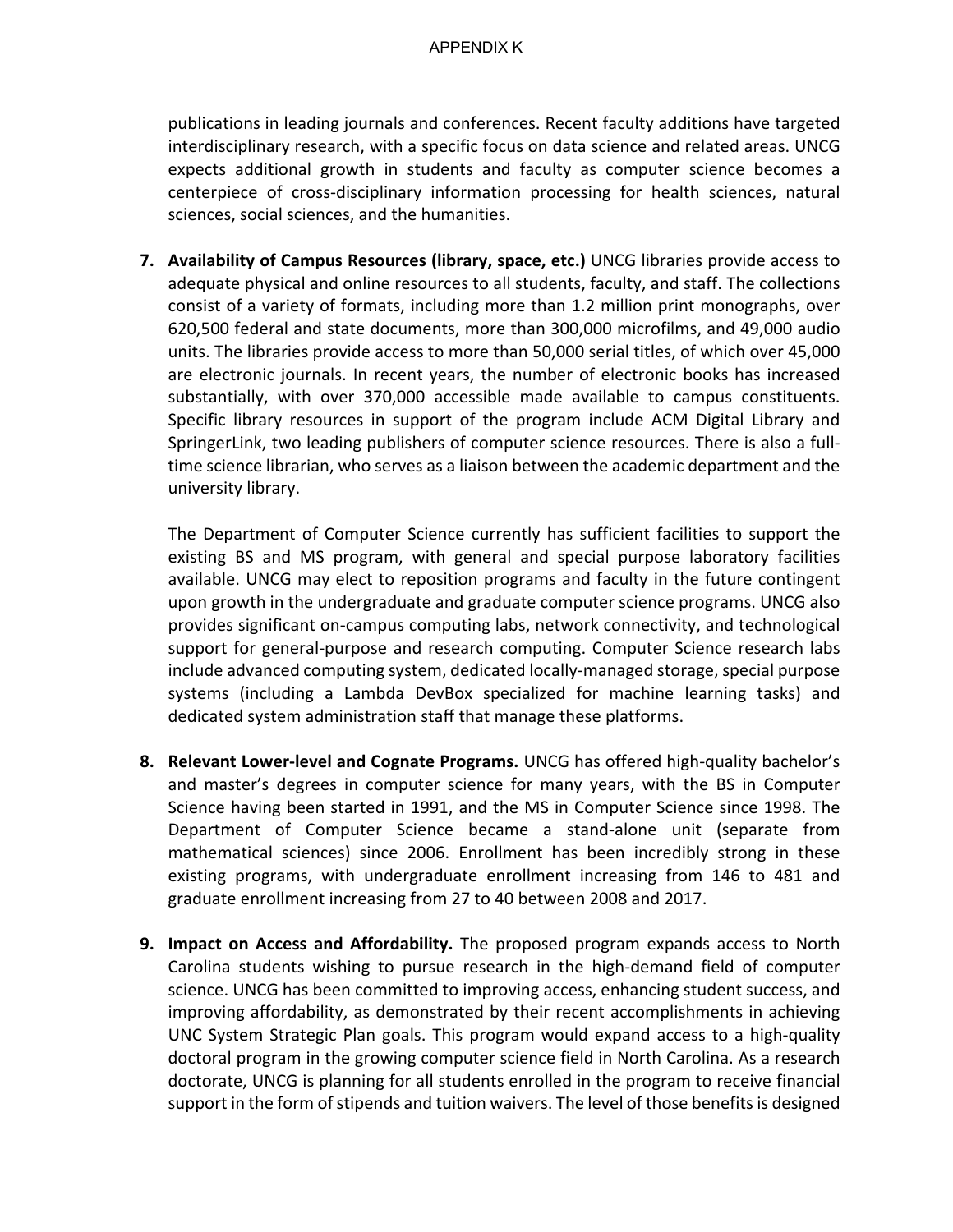to ensure that any student that has enters with a MS or has completed the equivalent level of coursework in the program will not require any student loans to cover their costs. Additionally, no tuition differential or program specific fee is requested for this program.

| Category                          | <b>Resident</b> | <b>Non-Resident</b> |
|-----------------------------------|-----------------|---------------------|
| Tuition                           | 2,609.50        | 9,468.50            |
| <b>Tuition Differential</b>       |                 |                     |
| Mandatory Fees (Athletics,        | 1,464.00        | 1,464.00            |
| <b>Student Activities, Health</b> |                 |                     |
| Services, Education &             |                 |                     |
| Technology, Campus                |                 |                     |
| Security, Debt Service,           |                 |                     |
| ASG)                              |                 |                     |
| <b>Special Fees</b>               | --              |                     |
| <b>Application Fee</b>            | 65.00           | 65.00               |

Full-Time 2021-22 Graduate Tuition and Fees per Semester (In Dollars)

**10. Expected Quality.** UNCG will build upon their successful BS and MS programs in Computer Science in developing this proposed Ph.D. program. The existing research infrastructure and graduate school administration is also prepared to help facilitate the introduction of the Ph.D. program, with policies and procedures related to student advisory committees, dissertation committees, and research activities in place. The doctoral curriculum has been designed to accommodate students entering with either a BS or a MS in Computer Science, with the number of required credits varying dependent upon prior academic experience.

Additionally, all degree programs at UNCG undergo annual assessment and review, coordinated by UNCG's Office of Assessment, Accreditation, and Academic Program Planning, and the Student Learning Enhancement Committee, which consists of faculty from across the university. The Department of Computer Science has significant experience with program and student learning assessment through both the UNCG assessment process and active engagement with ABET, the accrediting body for undergraduate computer science programs.

- **11. Feasibility of Collaborative Program.** The proposed program is designed to complement the existing doctoral computer science programs offered in North Carolina, as described in greater detail earlier in the document. Ongoing conversations have taken place between UNCG and NC A&T regarding ways to partner and support their complementary programs. The Greater Greensboro Consortium allows students to easily take courses across the institutions, and collaborative research projects and grant applications are expected. Furthermore, a number of UNCG Computer Science faculty members have ongoing relationships with colleagues in the other Ph.D. programs in the state.
- **12. Other Considerations.** None.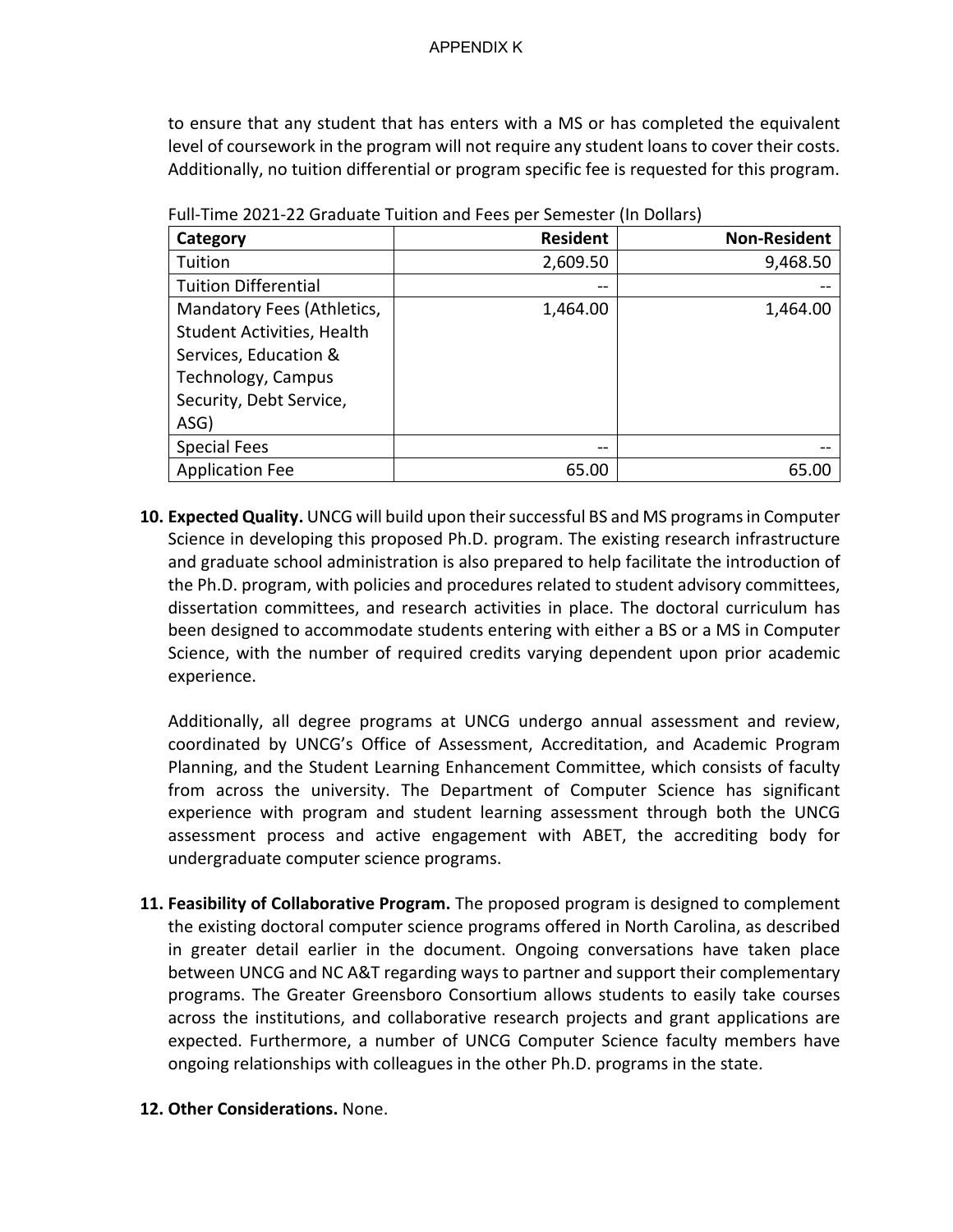## **III. Summary of Review Processes**

- **1. Campus Review Process and Feedback.** The proposal was reviewed by UNCG's faculty, department head, graduate curriculum committee, college dean, graduate dean, CFO, provost, and chancellor. Approval and support were provided at all levels.
- **2. UNC System Office Review Process and Feedback.** Throughout the review process, UNCG provided relevant information pertaining to program requirements and resources. The institution submitted appropriate documentation and research to support the statements made. UNCG also received feedback and comments from other constituent institutions as well as from scholars from institutions outside the state through the external feedback process and incorporated those perspectives into their proposal.

## **IV. Recommendation**

It is recommended that the Board of Governors approve the University of North Carolina at Greensboro's request to establish the Doctor of Philosophy in Computer Science (CIP 11.0701) to enroll students starting fall 2022.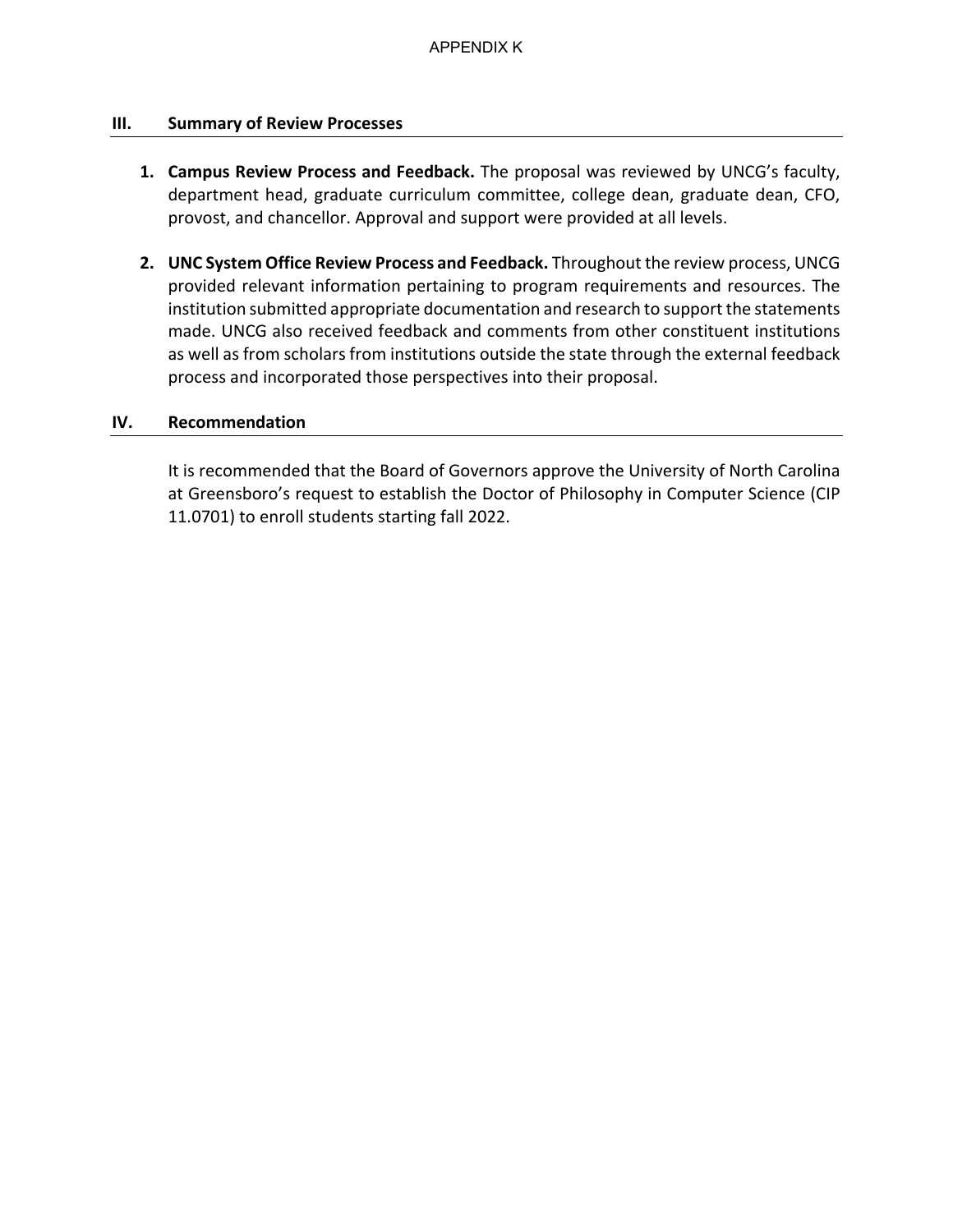# **UNC System: Delegated Academic Program Actions**

# Mode of Delivery Changes

|     | Institution | <b>Degree</b> | <b>Program Title</b>           | <b>CIP</b> | <b>Mode</b> | Date       |
|-----|-------------|---------------|--------------------------------|------------|-------------|------------|
| 1.  | ASU         | <b>BS</b>     | <b>Middle Grades Education</b> | 13.1203    | Online      | 12/04/2020 |
| 2.  | ASU         | <b>BSBA</b>   | <b>Supply Chain Management</b> | 52.0203    | Online      | 03/26/2021 |
| 3.  | UNC-CH      | <b>MSA</b>    | <b>School Administration</b>   | 13.0409    | Online      | 05/03/2021 |
| 4.  | <b>UNCC</b> | <b>DNP</b>    | Doctor of Nursing Practice     | 51.3818    | Online      | 02/15/2021 |
| 5.  | <b>UNCC</b> | MA            | Spanish                        | 16.0905    | Online      | 03/26/2021 |
| 6.  | <b>UNCC</b> | BА            | Sociology                      | 45.1101    | Online      | 04/05/2021 |
| 7.  | <b>UNCC</b> | <b>MBA</b>    | <b>Business Administration</b> | 52.0201    | Online      | 05/03/2021 |
| 8.  | <b>UNCG</b> | <b>DNP</b>    | Doctor of Nursing Practice     | 51.3818    | Online      | 02/05/2021 |
| 9.  | <b>UNCG</b> | <b>BSN</b>    | Bachelor of Science in         | 51.3801    | Online      | 03/05/2021 |
|     |             |               | <b>Nursing</b>                 |            |             |            |
| 10. | <b>UNCG</b> | <b>BS</b>     | Accounting                     | 52.0301    | Online      | 03/16/2021 |
| 11. | <b>UNCG</b> | <b>BS</b>     | Finance                        | 52.0801    | Online      | 03/16/2021 |
| 12. | <b>UNCG</b> | <b>BS</b>     | <b>Hospitality and Tourism</b> | 52.0901    | Online      | 03/16/2021 |
|     |             |               | Management                     |            |             |            |

# Instructional Site Discontinuations

|          |            | Institution   Degree   Program Title | <b>CIP</b> | Mode                                    | Date |
|----------|------------|--------------------------------------|------------|-----------------------------------------|------|
| . I UNCG | <b>EDS</b> | Specialist in Education              |            | $\mid$ 13.0401   On Campus   12/04/2020 |      |

# CIP, Degree, and Title Changes

| Order      | <b>Institution</b> | <b>Degree</b> | <b>Program Title</b>          | <b>CIP</b> | Date       |
|------------|--------------------|---------------|-------------------------------|------------|------------|
| Old        | ASU                | <b>BS</b>     | History, Social Studies       | 13.1328    | 03/26/2021 |
|            |                    |               | Education                     |            |            |
| <b>New</b> | ASU                | <b>BS</b>     | <b>History/Social Studies</b> | 13.1328    |            |
|            |                    |               | Education                     |            |            |

|     | Order      | <b>Institution</b> | <b>Degree</b> | <b>Program Title</b>       | <b>CIP</b> | Date       |
|-----|------------|--------------------|---------------|----------------------------|------------|------------|
|     | Old        | ECU                | <b>MS</b>     | <b>Counselor Education</b> | 13.1101    | 02/05/2021 |
| ـ ـ | <b>New</b> | ECU                | <b>MS</b>     | <b>Counselor Education</b> | 51.1504    |            |

|            | Order      | <b>Institution</b> | <b>Degree</b> | <b>Program Title</b> | <b>CIP</b> | Date       |
|------------|------------|--------------------|---------------|----------------------|------------|------------|
| <u>. .</u> | Old        | <b>FSU</b>         | BA            | Intelligence Studies | 44.0401    | 05/10/2021 |
|            | <b>New</b> | <b>FSU</b>         | BA            | Intelligence Studies | 29.0202    |            |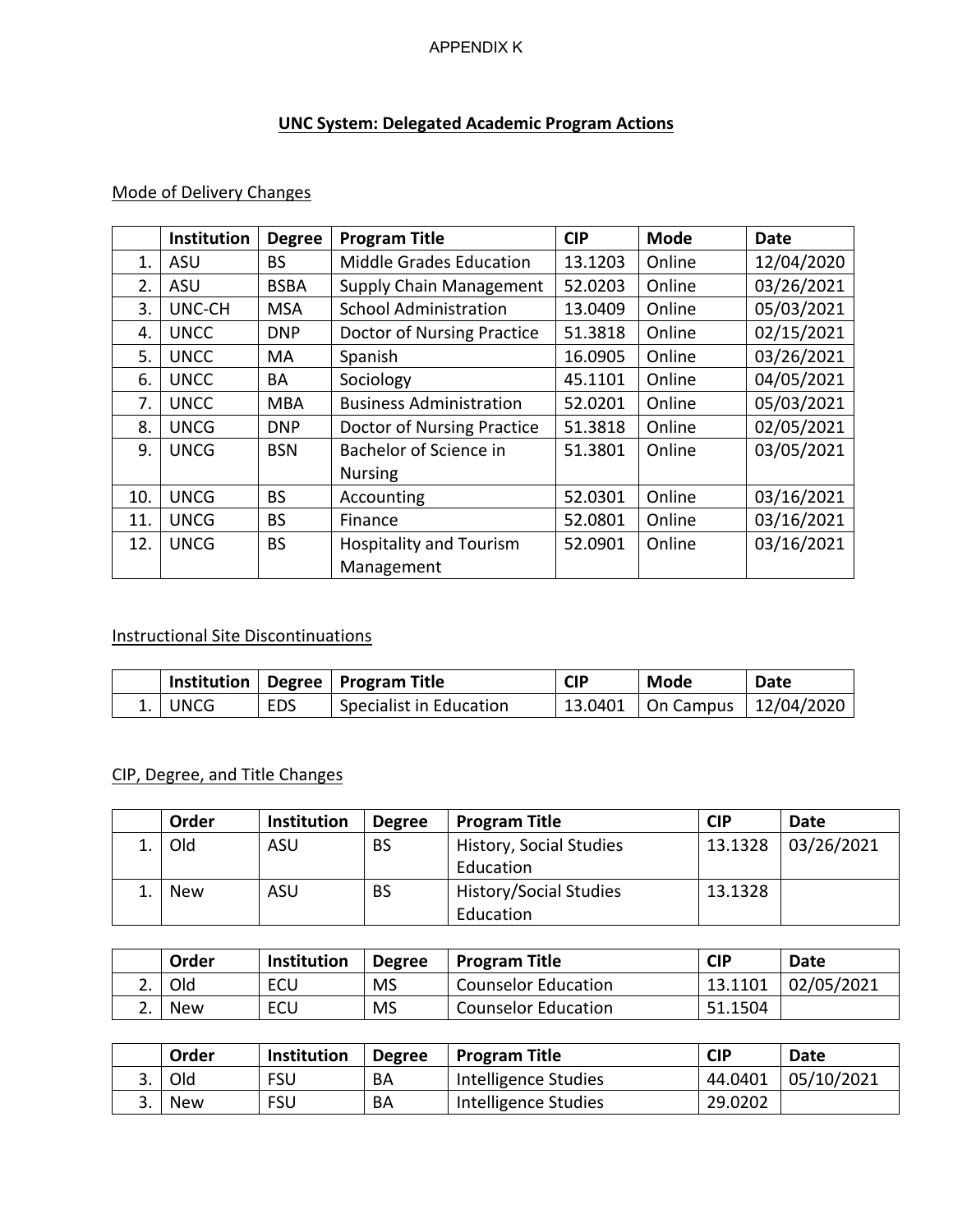|    | Order      | <b>Institution</b> | <b>Degree</b> | <b>Program Title</b> | <b>CIP</b> | <b>Date</b> |
|----|------------|--------------------|---------------|----------------------|------------|-------------|
| 4. | Old        | <b>NCSU</b>        | M             | Accounting           | 52.0301    | 02/15/2021  |
| 4. | <b>New</b> | <b>NCSU</b>        | M             | Accounting           | 52.1301    |             |

| Order      | <b>Institution</b> | <b>Degree</b> | <b>Program Title</b> | <b>CIP</b> | Date       |
|------------|--------------------|---------------|----------------------|------------|------------|
| Old        | UNC-CH             | BA            | Psychology           | 42.0101    | 03/26/2021 |
| <b>New</b> | UNC-CH             | BA            | Psychology           | 30.0701    |            |

|    | Order      | <b>Institution</b> | <b>Degree</b> | <b>Program Title</b> | <b>CIP</b> | Date       |
|----|------------|--------------------|---------------|----------------------|------------|------------|
|    | <b>Old</b> | <b>UNC-CH</b>      | <b>BS</b>     | Psychology           | 42.0101    | 03/26/2021 |
| ь. | New        | <b>UNC-CH</b>      | <b>BS</b>     | Psychology           | 30.0701    |            |

| Order      | Institution | <b>Degree</b> | <b>Program Title</b> | <b>CIP</b> | Date       |
|------------|-------------|---------------|----------------------|------------|------------|
| Old        | UNC-CH      | MA            | Psychology           | 42.0101    | 03/26/2021 |
| <b>New</b> | UNC-CH      | MA            | Psychology           | 30.0701    |            |

|    | Order | <b>Institution</b> | <b>Degree</b> | <b>Program Title</b> | CIP     | Date       |
|----|-------|--------------------|---------------|----------------------|---------|------------|
| o. | Old   | UNC-CH             | PhD           | Psychology           | 42.0101 | 03/26/2021 |
| o. | New   | UNC-CH             | PhD           | Psychology           | 30.0701 |            |

| Order | <b>Institution</b> | <b>Degree</b> | <b>Program Title</b> | <b>CIP</b> | Date       |
|-------|--------------------|---------------|----------------------|------------|------------|
| Old   | UNCC               | BS            | Exercise Science     | 31.0505    | 04/05/2021 |
| New   | UNCC               | <b>BS</b>     | Exercise Science     | 26.0908    |            |

|     | Order      | Institution | <b>Degree</b> | <b>Program Title</b>           | <b>CIP</b> | Date       |
|-----|------------|-------------|---------------|--------------------------------|------------|------------|
| 10. | Old        | <b>UNCG</b> | <b>BS</b>     | Sustainable Tourism and        | 52.0901    | 03/16/2021 |
|     |            |             |               | Hospitality                    |            |            |
| 10. | <b>New</b> | <b>UNCG</b> | <b>BS</b>     | <b>Hospitality and Tourism</b> | 52.0901    |            |
|     |            |             |               | Management                     |            |            |

|     | Order      | Institution | <b>Degree</b> | <b>Program Title</b> | <b>CIP</b> | Date       |
|-----|------------|-------------|---------------|----------------------|------------|------------|
| 11  | Old        | <b>JNCG</b> | <b>BS</b>     | Marketing            | 52.0201    | 03/16/2021 |
| 11. | <b>New</b> | <b>JNCG</b> | <b>BS</b>     | Marketing            | 52.1401    |            |

| Order      | <b>Institution</b> | <b>Degree</b> | <b>Program Title</b>          | <b>CIP</b> | Date       |
|------------|--------------------|---------------|-------------------------------|------------|------------|
| Old        | <b>JNCW</b>        | BA            | <b>Environmental Studies</b>  | 03.0103    | 05/10/2021 |
| <b>New</b> | <b>JNCW</b>        | BA            | <b>Environmental Sciences</b> | 03.0104    |            |

|     | Order | <b>Institution</b> | <b>Degree</b> | <b>Program Title</b>  | <b>CIP</b> | <b>Date</b> |
|-----|-------|--------------------|---------------|-----------------------|------------|-------------|
| 13. | Old   | <b>UNCW</b>        | PhD           | <b>Marine Biology</b> | 26.1302    | 02/01/2021  |